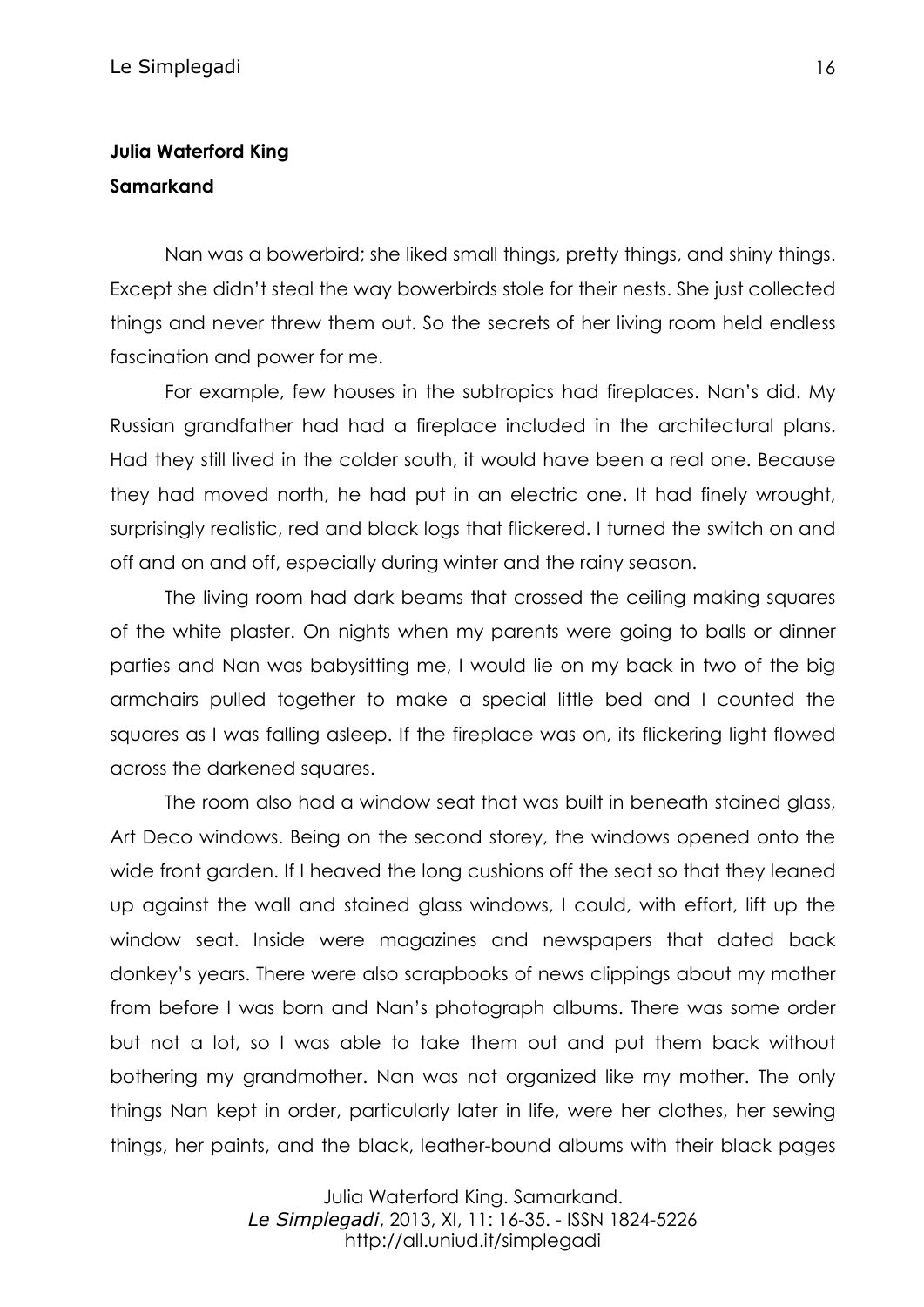holding tiny photographs, each identified in white ink with her careful, pretty, Victorian script.

The room had an excellent piano, which my mother told me she had practiced on daily for hours ever since she was a child and then again when she moved back in with her parents while my father was away at the war. My grandfather's mandolin and balalaika sat on top of the piano.

The room was lightly filled with the handmade, light-boned furniture my grandfather had commissioned from Mehler: the case for the grandfather clock he had ordered from Germany in 1930, the fragile hall stand, a delicate telephone table and chair, and a nest of tiny quarter-circle side tables that slipped under a larger round table with slim legs. All were stained rosewood.

"Does the wood come from roses?" I asked my mother once when we were living with Nan for that year after my grandfather died.

"No, darling, it's the stain, something one uses to colour wood, that Mother and Daddy – Granddad and Nan – liked".

A built-in cabinet had French doors whose fine fretwork allowed glimpses of what was inside. I, being the only grandchild around, was shown how to open the cupboard with a small key. I was permitted to unlock the doors at will as long as I took nothing out. I could look as much as I wanted but an adult had to be with me if I wanted to hold anything. In it were things from places far away, further than we had ever driven, further even than the end of the ocean, where we went a lot. Nan grouped things in the cabinet according to no other order than how they looked. The order made sense to me. They were just where they were supposed to be.

By the time we went to live with Nan for that year she was dealing with the financial strictures of probate, initiating fruitless Red Cross attempts to track Granddad's Russian relatives whom he had listed in his will but were now presumed murdered, and learning how to write checks, I was tall enough to reach the middle shelf where Nan kept a small box covered with faded, redflowered paper. The box had six miniature drawers. I don't remember what was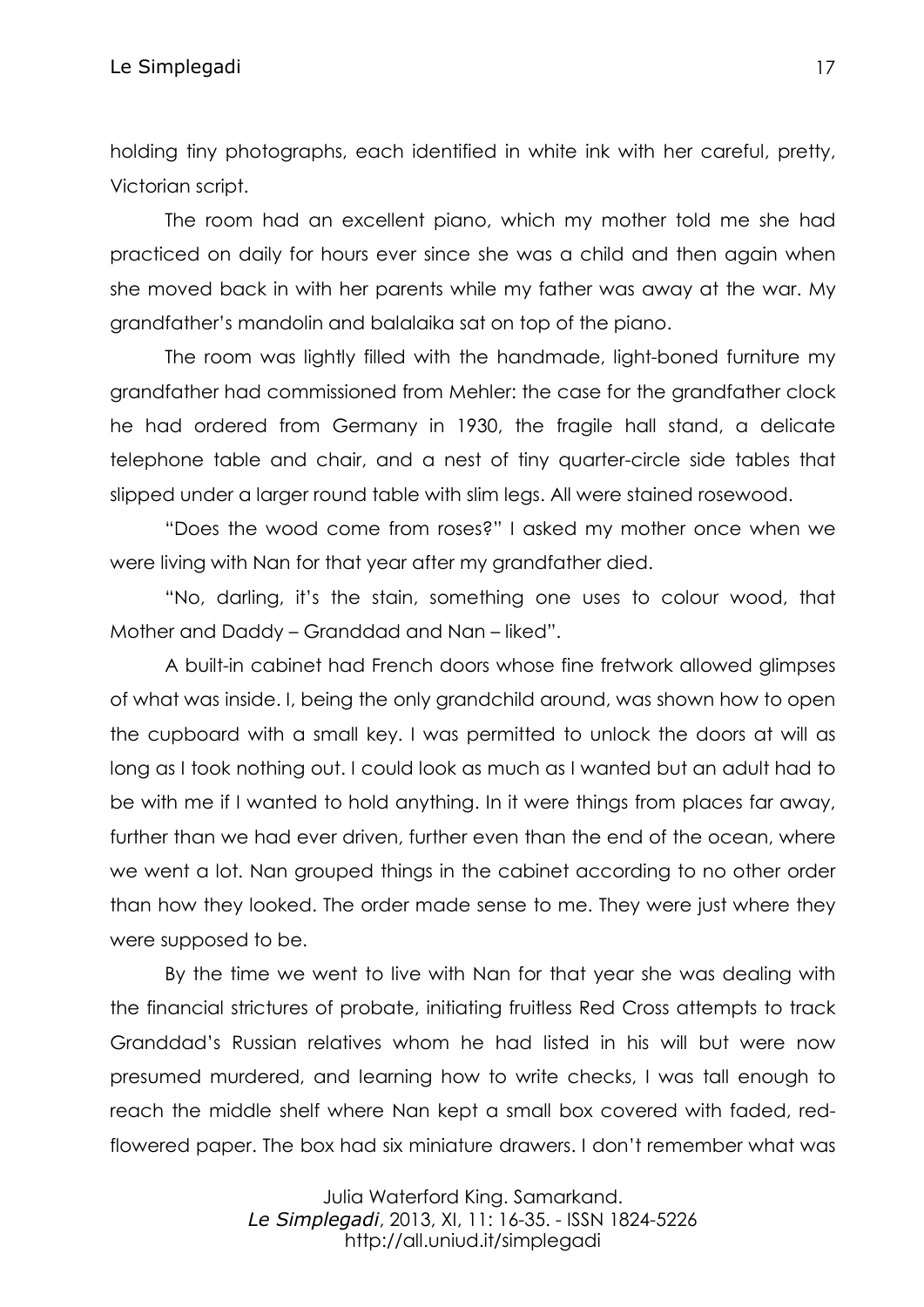in every drawer but I remember some. Shells might have been in the others; Nan liked shells. In the bottom left drawer, lying in silent and transparent state on cotton wool, was the fine-boned skeleton of a tiny curved creature.

"Hold it in your open hand, duckie. It's delicate. It's a sea horse".

Being very myopic but having no glasses because no-one yet realized I needed them, I could hold the sea horse close to my eye and see each articulated bone. I loved the curve of its head and opposite curve of its tail. It was the tiniest horse I had ever seen. It was a great and wonderful mystery to me, not to be spoken aloud, that such a tiny horse could swim. Not just swim but swim upright. Not just upright but under water without breathing. Nan never said where the skeleton came from and I didn't really believe there were other little horses in the sea that could do these things, so I assumed Nan and the seahorse shared, if not a history, a secret. I never had courage to ask.

In the middle drawer on the right was a piece of dark blue, sequined netting. My mother said it was the P S de re ziss tonts. At least, that's how I saw the name in my six-year-old mind's eye. I could read and write pretty early having my mother as an interested, patient teacher. However, foreign phrases were not in my spelling range yet.

"It's French, darling", my mother explained. "I'm making a little joke".

Nan walked by, looked in to see what we were doing, and said that the sequined netting was a Relic.

"What's a Relic?"

"Something old and valuable and still around – like me". Nan laughed her short, Cornish laugh.

"What's it relicked from?"

"It's not 'relic'ed from' darling. A way to ask that would be: 'Why is it a relic?' my mother said. She corrected my grammar with as much dedication, frequency, and calm as she did her errors when she practiced scales or fuges or things. She couldn't continue until the correction was made.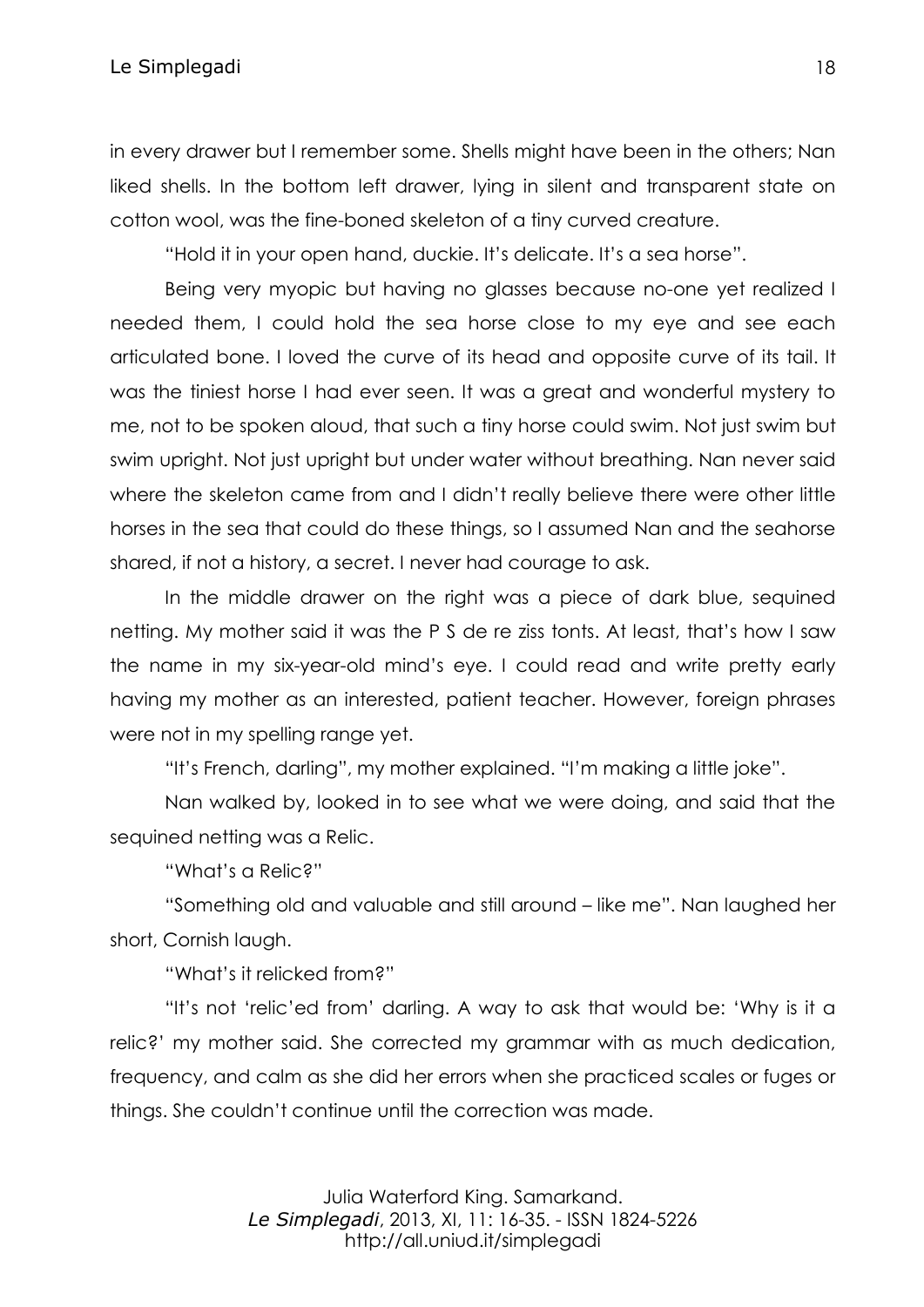"It's a relic because it's what remains from one of the costumes Nan created for me when I was training in classical ballet".

"Took two months to get that stuff from France", Nan added from the double glass doors that separated the living room from the dining room. "Then a month to make it".

Years ago, before I came along and before my parents got married, Nan had turned her sewing skills, endless patience, and frustrated artistry into designing and sewing costumes for my mother. Nan said my mother was a serious and advanced ballet student. My mother said she couldn't arch her foot sufficiently so she stopped and taught ballet and played music for the institute instead.

"I think Grandad liked my music better than my dancing", my mother added as Nan went off to the kitchen. "I was more serious about music. I practised for hours and took all the Trinity College exams. My dance seemed frivolous to him, I think – or probably he could see I wasn't as good at it as I seemed to be at music. Although he certainly enjoyed ballet. We had the Russian ballet company here for evenings when they toured Australia. Grandad would want me to play something serious for them or they'd ask me to play while they sang. Nan used to play by ear. Grandad taught her Russian melodies and she would accompany him when he played the balalaika or mandolin but when we had visitors, they both wanted me to play".

Later, Nan would give me the old dance costumes she had made for my dress-up box. One of my favourites was The Flame. Long pieces of red crepe flowed in diagonals from my prepubescent hips and dragged on the ground. I would swirl until I was dizzy and flop to the grass under the overgrown date palms my grandfather was no longer around to tame. Then I would climb the frangipani tree to lie, I thought gracefully, with my sun-blonded hair and flames flowing down from the branch. Nan would take photographs of me, which she would later colour and 'touch up' to her aesthetic content.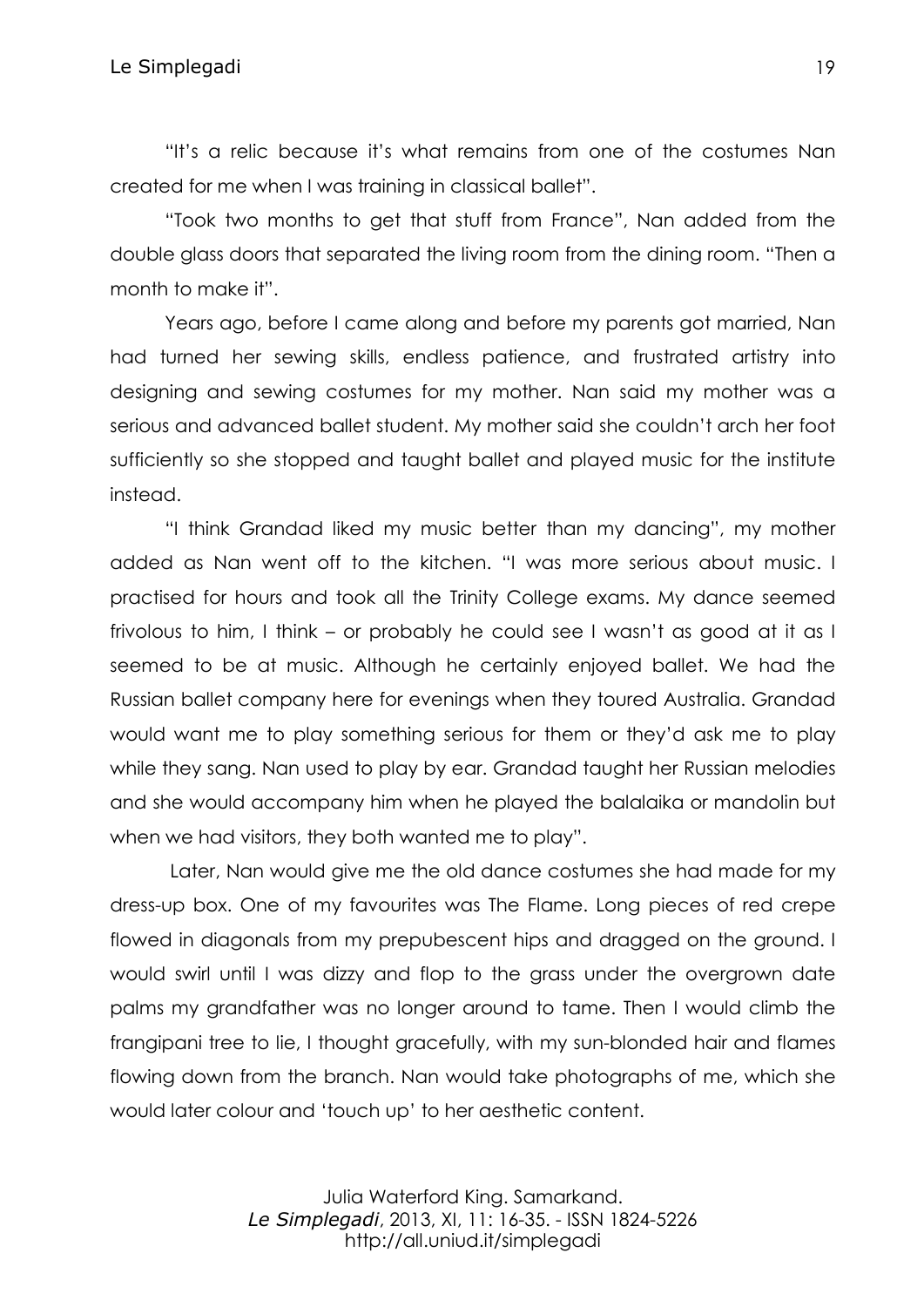But long before I grew big enough to drape the costumes on me and lie in the frangipani tree, this blue-sequined costume existed no longer. All that remained was this Relic. I had to imagine the rest. Each blue sequin shone like a moon and then went dark as I moved my hand.

"It was a beautiful costume", my mother said. "The whole thing was midnight blue". She gently picked up the bit of sequined netting from my small hand and put it back in the box. I knew my mother loved midnight blue. She wore perfume that came in a midnight blue bottle. I had filled my nose with its fragrance, my imagination with its name – "Evening in Paris" – and my eyes with the intensity of the tiny blue bottle, which was especially wonderful if I held it up to the light. My mother's engagement ring was the same blue. I thought of the colour as her.

Nan walked back in with one of her many cups of tea and biscuits. She put the teacup down on a side table. I could tell her feet were hurting her. She had to wear shoes she had made by hand for a lot of money down south. She said that in Her Day girls would buy boots one size too small so their feet would look prettier. Now, when her shoes and heavy stockings were off, her toes lay one on top of each other like pegs that had fallen off the clothes line. Nan sat down with relief in one of the mushroom-coloured armchairs between the cabinet and the French doors.

I opened the middle drawer on the right. Something deep blue was in it sitting on white cotton.

"What's this, Nan?"

"That's from Samarkand. From the temple". My grandmother took a bite of her sweet biscuit and stirred the two heaped teaspoons of sugar she always put in her tea. She was using the kitchen china today, blue and brown, and a discoloured silver teaspoon. Picked up the newspapers Nan had pushed with her stockinged leg off the footstool when she put her feet up, my mother lined up the edges of the pages, folded them in half and laid the paper neatly on the edge of the worn Persian rug just by the footstool.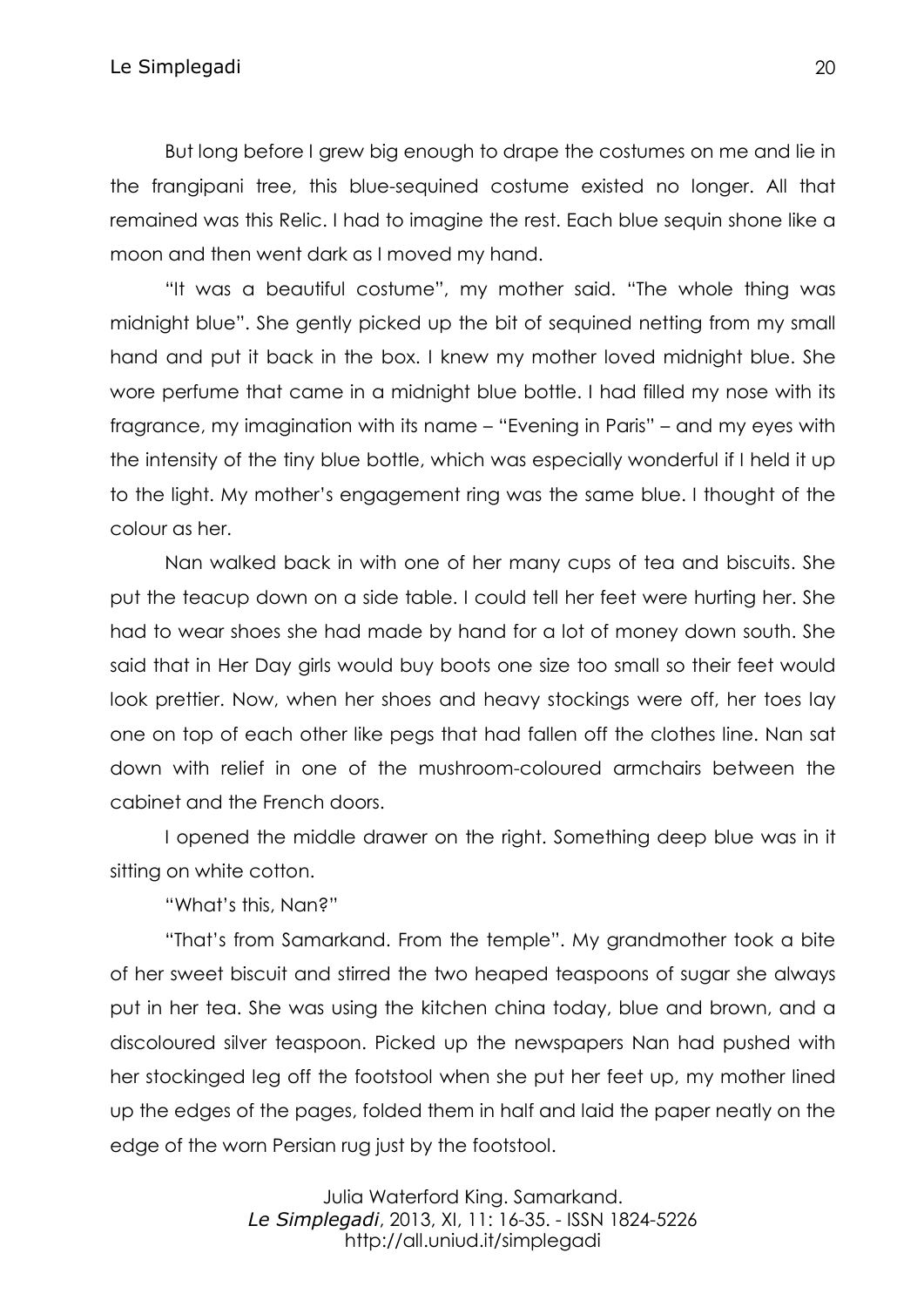"Granddad brought it with him".

"What's a tempull?"

"T-E-M-P-L-E", my mother said automatically, sensing from how I'd pronounced the new word that my spelling would be inventive. "A temple is a place where people go to worship a god or gods they believe in. Like the church you and Daddy attend".

"Then what's 'summer can'?"

" 'Samarkand', Meg", my grandmother answered and had a sip of tea. "She's forgotten the house", Nan said to my mother who had just re-entered through the French doors with her own cup of tea and a biscuit.

I didn't understand what Nan meant.

She turned to me. "Samarkand is a city a long way away from here. Grandad worked on repairing a famous temple there when he was young. He did all kinds of things to earn the money to get from Russia to the Black Sea and buy a ticket to Australia. Working on the temple was just one of the things he did. He could do anything with his hands. Luce, the map and the article out of the window seat".

My mother sighed, set aside her tea, and went over to the window seat. She lifted off the cushions, which had turned multicoloured when the late afternoon light shone through the stained glass, and stacked them neatly in an armchair. She opened up the lid and drew out a faded map and something from a magazine. She brought them over to Nan. I sat on Nan's lap with my back to her front. My mother laid the map over our legs; my bare legs were dangling on either side of Nan's silk lap. The map had a red ink line wandering across big bits of it that were different colours. It was clipped to a yellowing newspaper article. Both the map and the newspaper were glued onto thin board.

"There's the name, darling. See how it's spelled? You can remember if you break it into three words: 'Sam'. That's Dr. Goldstein's first name. 'Ark'.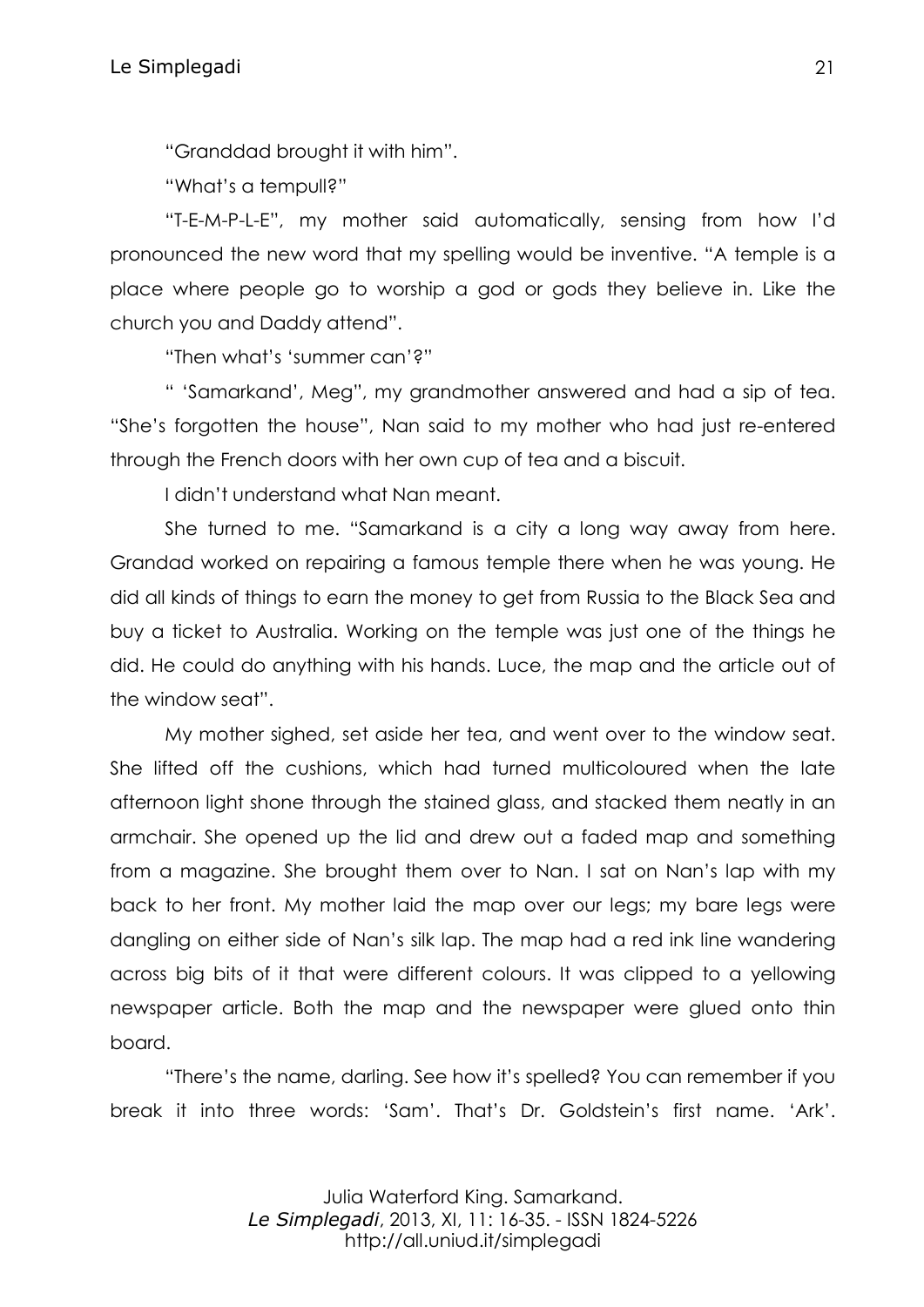Remember about Noah and all the animals? Then you just have an 'and' at the end".

I didn't like the idea of a black sea so I tried not to think about it other than to decide that my grandfather must have been brave to sail on a black sea. I thought about Samarkand. I looked at the picture of the temple in the yellowing news article. I pictured my grandfather standing beside the temple with a hammer in his hand because he had been banging bits that had fallen off the temple back on.

"You can take it out", Nan said between sips. I slipped off her lap, went over to the cabinet, and carefully pulled out the little drawer, holding it with both hands.

"What is it?"

"Mosaic".

Another word. No matter how many Roman and Greek floors I would later see, whenever I would hear 'mosaic' I would always see this small piece of intense blue porcelain.

"Granddad picked up this piece from the scrap heap. They didn't need it. He brought it all the way across the sea to Australia. Then later, after we moved up here and your mother was growing up, we bought land down at the beach and built the house. He called it 'Samarkand'. You used to go there all the time. Don't you remember it?"

"I think so".

"You remember Granddad, don't you?" Nan adjusted her silk skirt so it wasn't pulling on her stockings any more and looked over at my mother.

I could see my grandfather's smile. I could feel strong legs supporting me as I sat on his lap. I could felt a firm, flat belly laughing. I could see a Band-Aid on his forehead when I was standing on a chair in the dining room opposite him, ready to jump into his lap. I asked him why he had a Band-Aid. He said he had bumped himself cutting fronds off one of the palms. Now that the palms were overgrown and too thick, fronds dropped sometimes. I could remember a big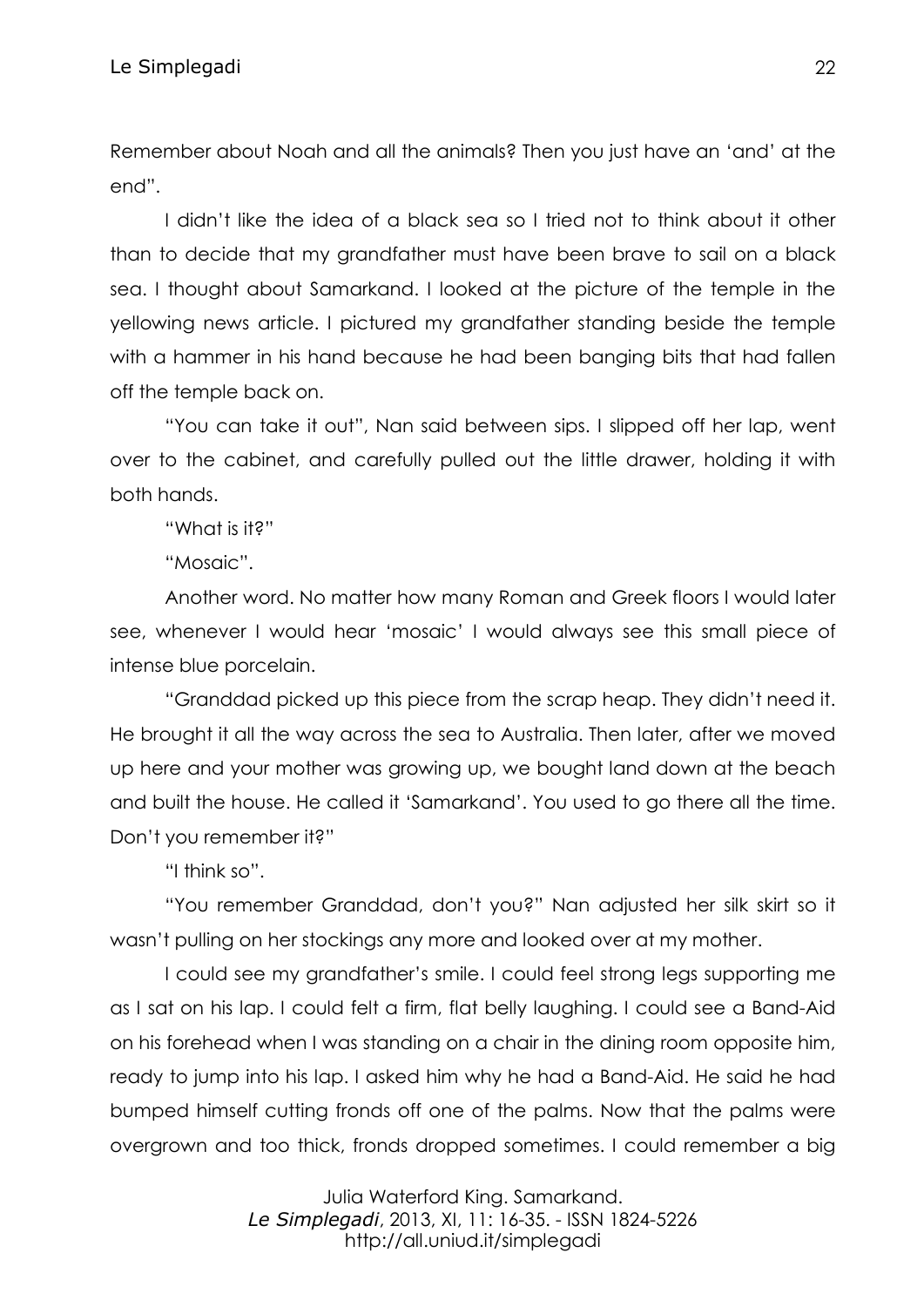storm one night when my parents were out and I was staying with Nan and him. Granddad held me up so I could see out the windows in the dining room. We saw lightning and heard thunder. Then he slid me down to the floor, took my hand, and led me past the big dining table to the end of the windows. He held aside the heavy, floorlength gold curtains and showed me a black box on the wall. He told me that the box put the lightning where it couldn't hurt us. I never went near that box. I could remember pulling silk tassels on his camel-hair dressing gown when we went to see him in the hospital. That was before he didn't come home again. I kept undoing the knot and he kept doing it up so I could undo it again. He was supposed to come home but something went wrong.

"Yes".

I put the box on Nan's silk lap and carefully picked up the piece of mosaic with three fingers from each hand. I didn't want to drop it.

"When can we go to the house? 'To Sam-Ark-And'?"

"We can't any more. We can drive by but we can't go in. Granddad sold it shortly before he went into the hospital. He thought it wasn't getting enough use". Nan picked one of my long hairs off the arm of her chair and wound it around her slim forefinger.

I sat on Nan's lap again, holding the piece of mosaic in one hand and putting my other hand over it, peeking at it through my stubby fingers.

My mother took a sip of her tea and added, "Granddad used to say, 'I can't believe I own a bit of Australia'. He owned quite a lot of land – commercial buildings – but this house and 'Samarkand' meant most to him. He built them with the best materials. He always used the best. We used to go there often. Daddy and I even lived there for a while when I was expecting you".

I thought she must have been expecting me the way she expected me home from school. I couldn't think where I would have been. Probably with my Grandadrents.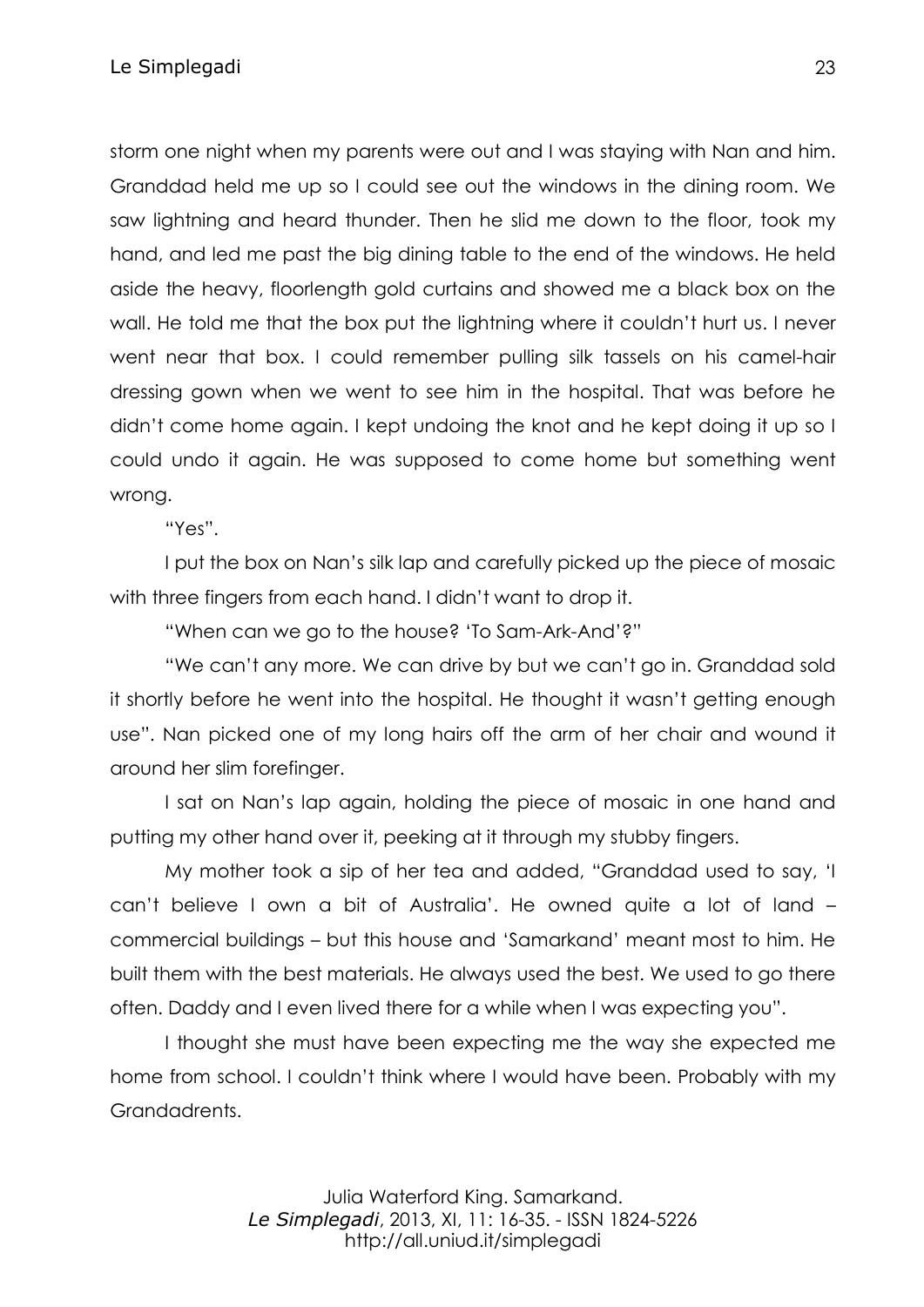"Let me up, Meg", Nan said. I gave her the mosaic, hopped off her lap, and tried to jump exactly on the line of little circles on the Persian carpet. Like hopscotch. Nan put the mosaic back in the little drawer, put it on the side table, and went to the window seat. She rummaged around and eventually pulled out one of the many photograph albums. She sat down and leafed through it carefully until she found a page of photographs. She beckoned me away from the dots on the carpet and bade me sit on the arm of the chair beside her.

"See?" She pointed at the page with her slim hand.

The small, deckled edged, black and white photographs were of a sturdy child with a big smile wearing a straw hat, overalls, and a long, thick tumble of brown hair falling over her overalls. She was playing with a hose in the front yard. A handsome man with laughy eyes and thick curly hair and wearing in a light shirt and long pants was sitting on a wicker chair behind the child. The ocean was just behind a low fence.

"Who's that?" I asked. Nan took her last sip of tea. The biscuit had long gone.

"You and Grandad. At 'Samarkand' ".

"Nan! That's not me! I've got plaits! And Granddad had a Band-Aid".

Nan put her empty teacup back on the side table, rose with difficulty, indicated to my mother to put the album, map, and article back in the window seat, and took the mosaic back to the cabinet.

I followed her over to the cabinet, reached up with my nail bitten fingers, and carefully opened the top right drawer. In it was a matchbox with an odd cross on it.

"That's a swastika. I kept it from a train when Nan and Grandad and I were traveling through Germany in 1938", my mother explained as she looked over from where she was lining up the window seat cushions. "You can take it out but be careful with it, darling. It's probably worth something now. The people who made it did bad things. Many people never saw their families again because of them. When we were travelling through Germany, we saw bad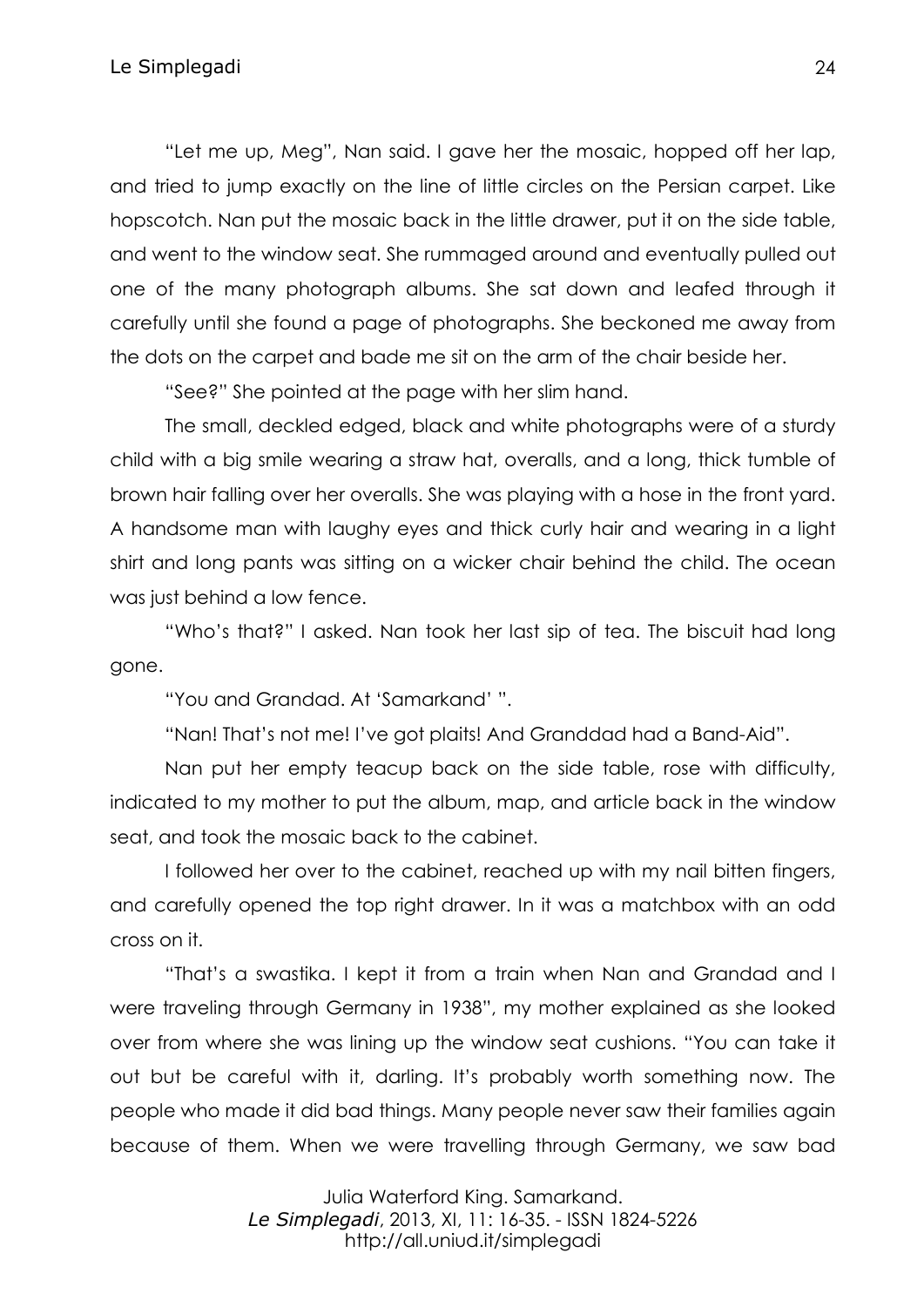messages in windows. They were written by the people who made the matchbox. I was only eighteen. I was naive. I just thought they all had lovely uniforms, especially the girls and boys singing as they went marching and hiking. I didn't know anything about them. Granddad knew though. He must have been concerned about our travelling right then but he didn't say anything. I don't think he wanted Nan and me to worry".

Nan got up and moved over to the piano. On the top shelf, there were two long, hand-coloured photographs. She reached up and took down both of them. They had always been there. They were the longest pictures I'd ever seen – about the length of my whole arm. She let me hold one end of the first picture with her. It was of a city with mountains in the back. It was hand coloured.

"We bought this when your mother and Granddad and I were in Lucerne". Nan said, running her finger along the top of the frame where some dust had accumulated. She wiped it onto her lace handkerchief. "We went up Mount Pilatus. Nan and I were going to stay at the lake while he went to see his family. He'd been trying to get permission to go to Russia since long before we left Australia. They wouldn't let him in. He never saw his family again. So he stayed on with us in Switzerland. This second one is from the top of Mount Pilatus. It shows the names of mountains".

That night, I had my bath in the olive green bathtub with the gargoyle – another amazing feature of my grandparent's house – and then my mother put me to bed. I was sleeping in her childhood room.

I lay there for a while until I could hear my parents talking in low voices in their bedroom, which was at the other end of the house, down the hall, through the dining room, and past the steps. My mother had told me that when my grandfather was unwell, he would use that bedroom. I could hear that they were upset. Since we came to live here, they often sounded upset when they thought I was asleep. I would sometimes climb down out of my bed, which was high for me and creep down the hall, across the dining room, past the curtain and black box, and past the steps so I could hear what they were saying. But I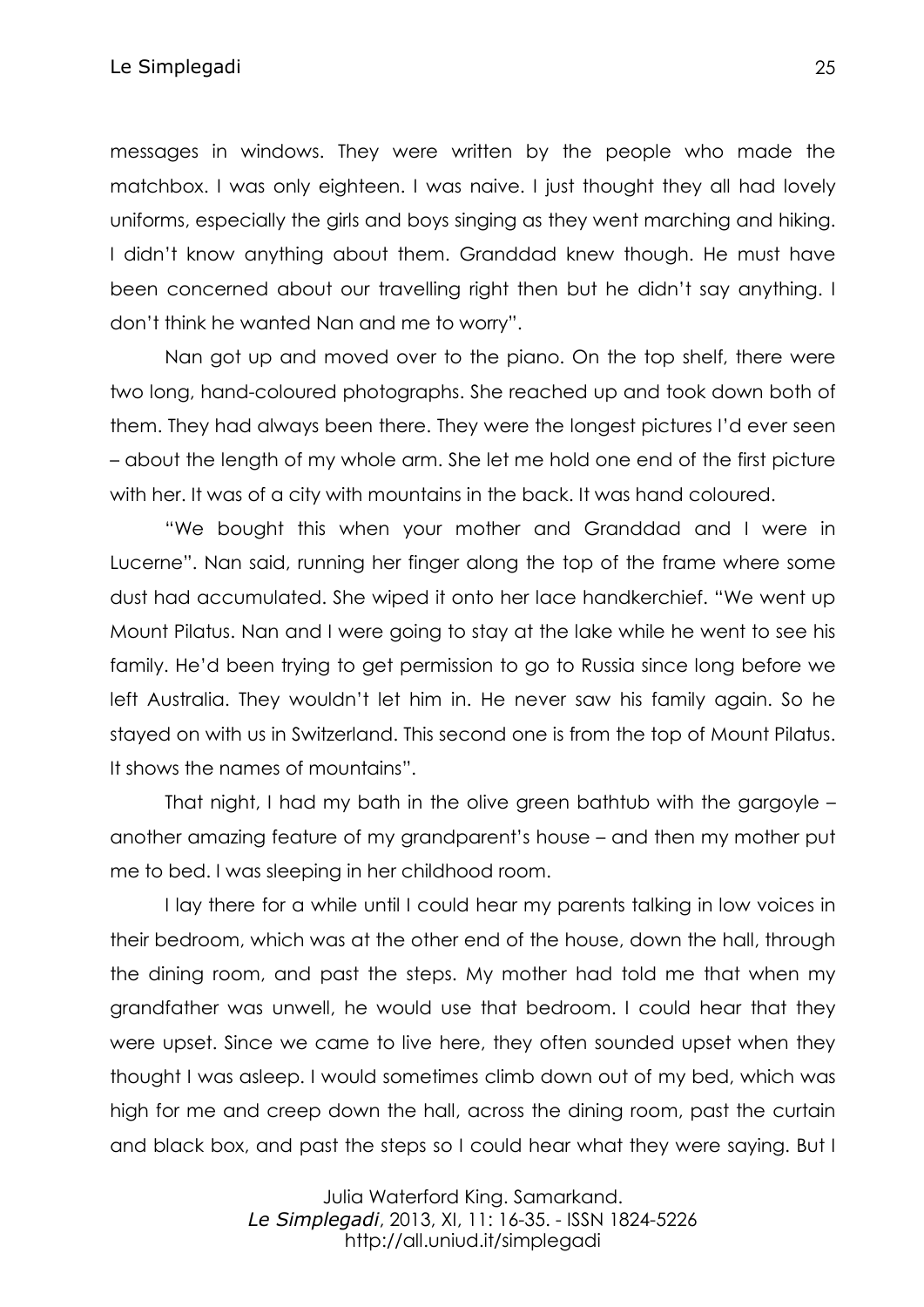could never quite hear. I didn't realize it then but my grandfather had built the house so well that this was why it was harder to hear. That room had no other walls that adjoined the house. The other walls, each with big windows, overlooked the big back garden with the great palms and fern grotto. Their windows and mine both opened onto the back garden so sometimes I could hear them better than they knew just from my bedroom.

Nan was falling asleep over an American magazine in the room opposite mine. I slid down out of bed, tiptoed past her bedroom, through the dining room (being careful not to look in the direction of the curtain hiding the black box), and into the living room. Nan was already a little deaf so I wasn't too worried about her hearing me. The moon was shining through where I knew the stained glass was in the window. It made patterns on the dark rug. Standing on Nan's footstool, I could reach the key to the cabinet on the mantlepiece. I quietly unlocked the cabinet and pulled out the middle drawer on the right.

The mosaic lay there glinting softly in the moonlight.

I thought about Grandad and his forehead with the bump and the Band-Aid. I thought about pulling his tassel in the hospital. I had to look up at him but was tall enough to pull the tassle. He had been smiling down at me and laughing. He had a laugh that made me giggle; it was only for me my mother said. I thought about the photographs Nan had said were Granddad and me.

Then I thought about the matchbox with the swass-ticket on it and the black box that my grandfather had told me meant no-one could get hurt. Now there were two things I could never go near: the big black box and the little red box. If you didn't have a black box, you might die or never see your family again. The red box somehow meant you might die or never see your family again.

Making sure that my fingers and hands didn't even touch the top drawer in which the red box lay, I managed to take out the piece of mosaic from the middle drawer. It was bluer in the moonlight. Midnight blue. I picked it up, put it down on the side table beside my grandmother's chair, closed the drawer,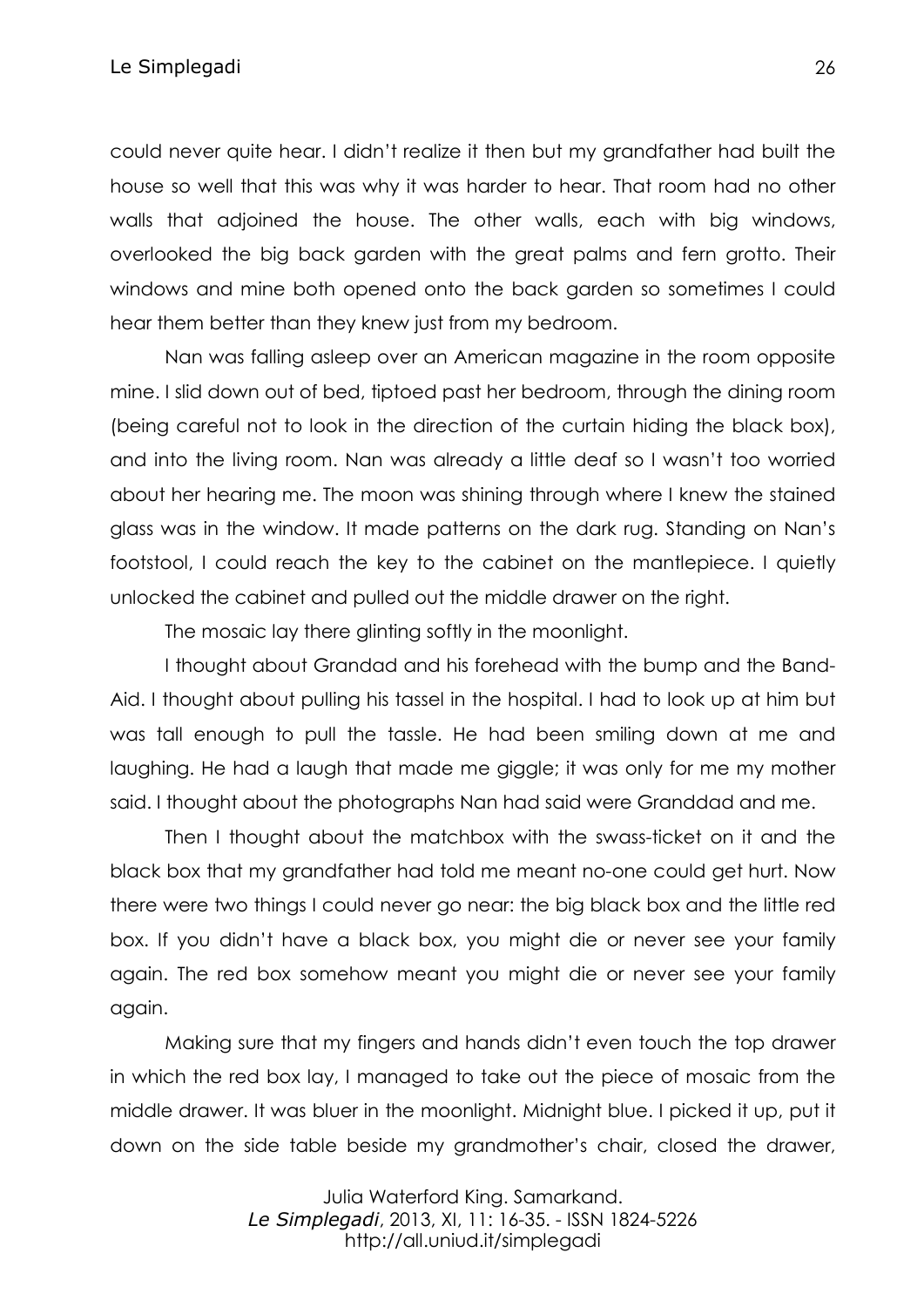carefully locked the door, climbed up on the footstool again, replaced the key, picked up the piece in both hands, tiptoed back to bed and put it under my pillow.

The next morning, when I was getting ready for school, dawdling as usual, I wrapped the mosaic in one of my handkerchiefs, then stole a safety pin from Nan's sewing room. I wrapped the handkerchief around the mosaic and pinned it into the pocket of my uniform's ironed blue blouse. The tunic I wore over the blouse hid the pocket. I sat in the back where the clever and obedient students were told to sit. I kept feeling my pocket all through Writing and Sums and the other boring classes. I pretended I was sick at lunchtime so I didn't have to go out, run around in the gravel playground, play hopscotch, or play knuckles with the other children. I liked playing hopscotch and knuckles but I was afraid I would lose the mosaic. Because I was one of the Good students, my teacher believed me. I managed to pretend that I was just unwell enough to stay in the classroom but not so unwell that she considered doing anything more serious.

At the end of the day, I packed my school bag, a heavy brown horror. I put the remains of my lunch and a scruffy exercise book in which I had to do homework into the bag. I had a spot at the end on the bottom shelf for my bag, next to the verandah railing.

I stuck my school hat on and walked to the front gates. I felt my pocket again, happy to be alone with my secret.

There was nothing in my pocket except for the safety pin, which was undone. I felt sick inside all the way to my socks.

I ran back to our classroom. The teacher was sitting at her desk supervising two boys who were kept in for detention and were having to do lines. She looked annoyed when I came back, beckoned me in. I asked her in a whisper if I could please look under my seat because I had lost my hanky.

"Quickly now or I'll keep you in too for carelessness".

I looked under the desk. No matter how hard I stared at the black iron curves of the desk legs, no handkerchief appeared. I opened my desk. It had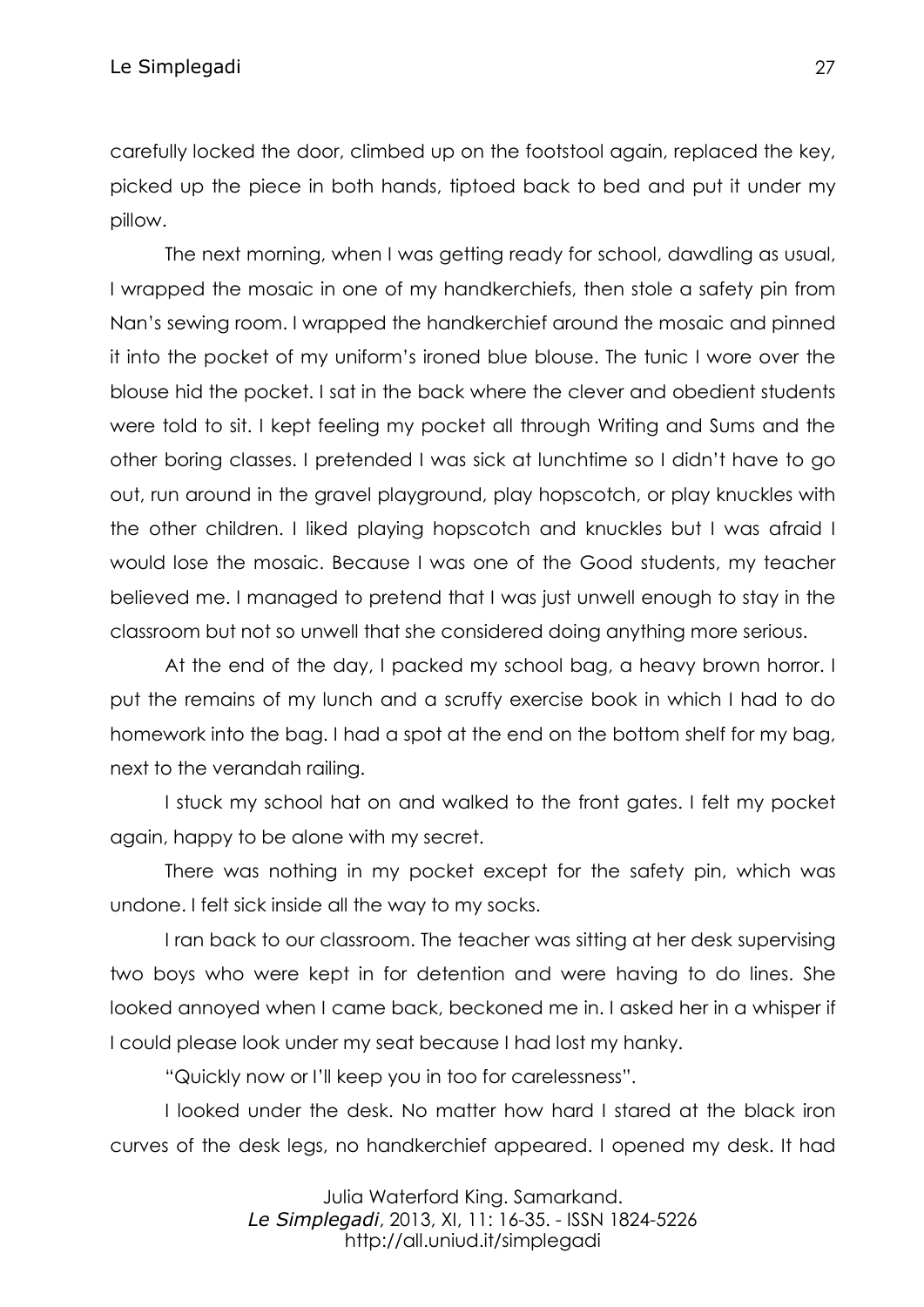some crayons, a pencil with the end broken, a dead fly, some marbles – my favourite ones with the swirls – and my slate board but no handkerchief. I stuck the marbles in my pocket so they wouldn't get confiscated and left. I went out on the verandah and looked all over including my spot where I kept my school bag. Nothing.

Tears insisted on spurting from my eyes and I grabbed a bit of newspaper to wipe them; the toilets were too far to go.

Ned McWatters was sitting below the verandah. I hated Ned. He was three years older, red headed, big for his age, and mean. His father was a steam roller driver and had disappeared last year. Then his mother ran off leaving Ned and Johno with his uncle. Some people said his father fell under a steam roller. Others said his mother ran his father over with the steamroller and then was killed in goal. Someone else said his parents were struck by lightning. Someone else said his father had another family out in the bush and his mother ran away with another steam roller driver. Someone in fifth grade said Ned must have been named after Ned Kelly the bushranger but someone else who was in Ned's class said he was named after a donkey. Ned hit the boy who said he was named after a donkey. Anyway, Ned had been even meaner since his parents disappeared and he and Johno went to live with his uncle and aunt.

"Have you seen a hanky?" I asked him knowing it was a terrible mistake to even talk to him. Once he'd cornered two of us in the girls' toilet and held up a big cockroach in front of us. Its legs were still moving a little but it had whitish stuff oozing out of it. He'd just killed it. Ned was horrible.

"Nup", he said and spat on the ground.

"Please?"

"Say 'Please Sir' the way we do to old Dodd".

"Please – Sir".

"Nup".

"You have, haven't you. You're fibbing. You're pretending you haven't". "Big words, big words. PreTENDing! Think you're clever don'tcha".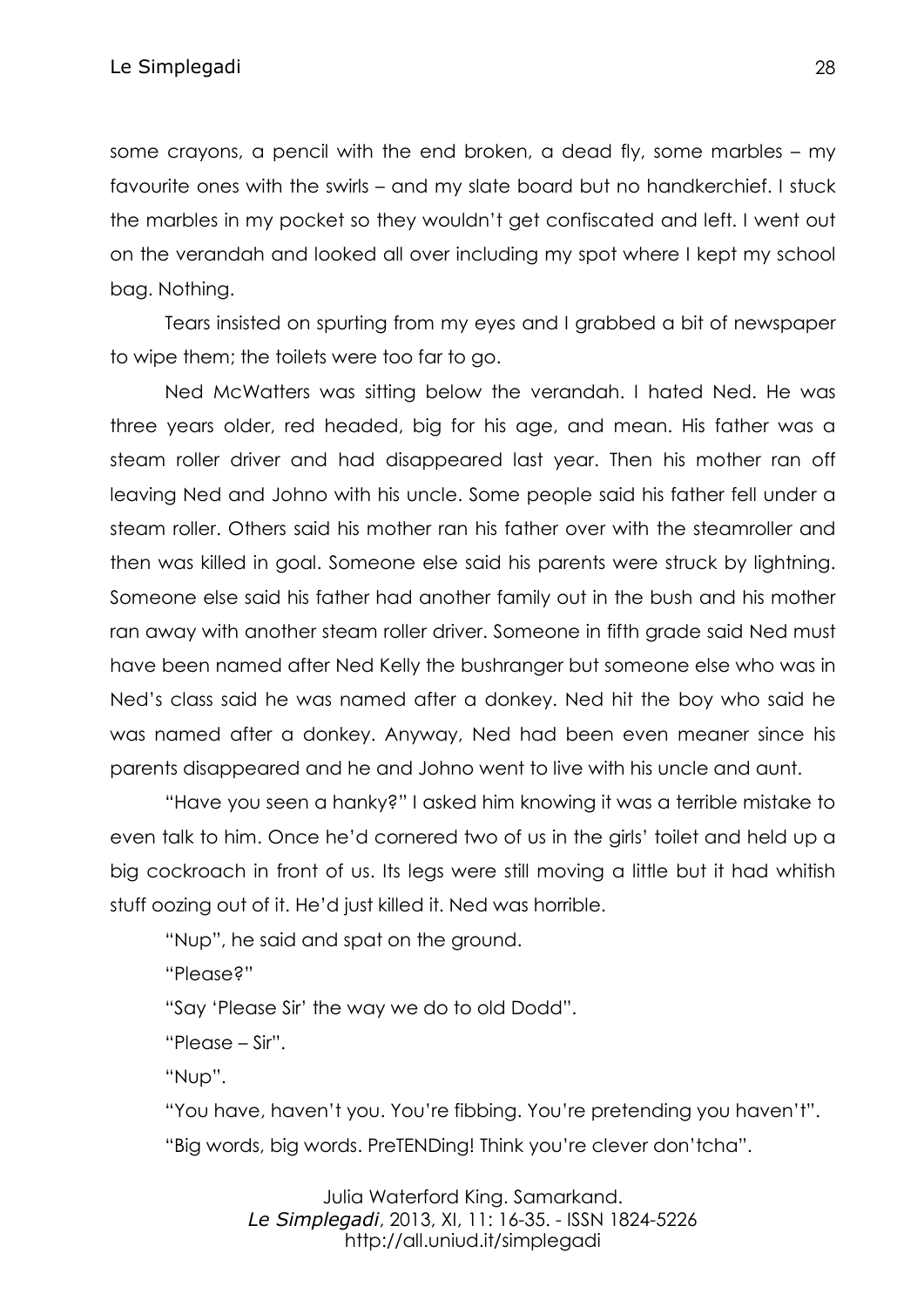"It's my mother's hanky".

"How much will you give me if I did see it?"

I thought quickly. I had no money. "I have a really nice big marble you could have". He looked more interested.

"Lemmee see".

I dug one of the marbles out of my deep uniform pocket and offered it to him. He took it with his filthy fingers and turned it around in the sun in front of my eyes. I could see his fingerprints all over it. He reached into his back pocket, pulled something out and let it drop to the ground just behind where he was sitting. I ran over so I could see what it was. It was the handkerchief. It was lying on a piece white bread from someone's lunch. I went to pick it up but Ned pushed me out of the way and snatched it.

"Please".

"Please SIR".

"Please SIR".

He threw the handkerchief at me.

I reached to grab it because I knew it would fall heavily with the mosaic in it and then the mosaic would break and I might as well be dead. But the handkerchief floated in the slight breeze. I could tell instantly there was no mosaic.

"I didn't want it anyway. I was just going to use it to tie up cockies and let them out in the lav".

"Where's the – thing – that was in it?"

"What thing?"

"The coloured thing. The blue thing".

"Dunno".

"Where'd you find the hanky?"

"Give me another marble".

"I've only got three. Tell me where you got it. I already gave you one".

"Aren't we clever! We can count!"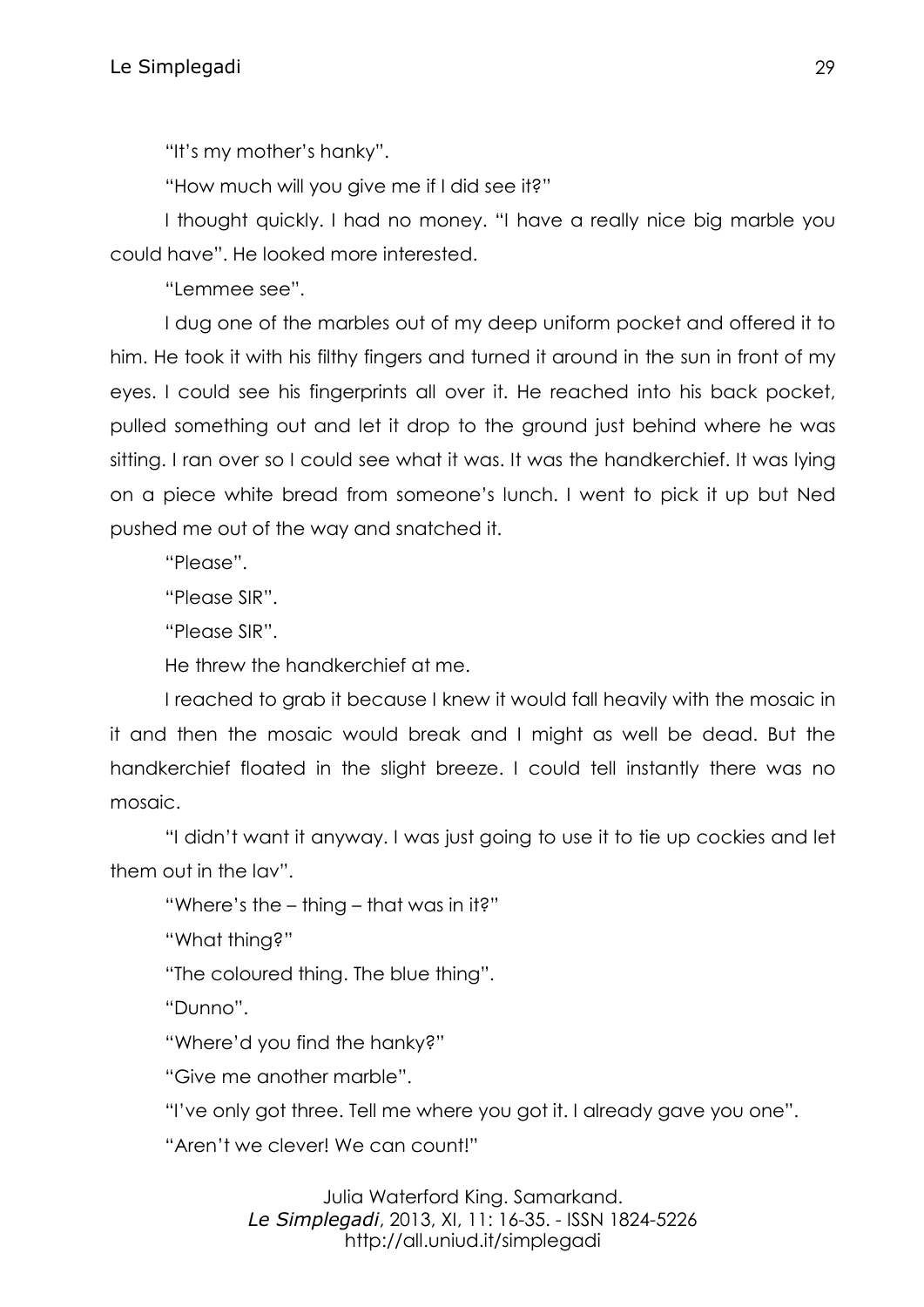"Where?"

"If you give me another one, I might tell you. Won't promise".

I handed over another marble. He didn't even look at it. He just put it in the dirty grey pocket of his school pants.

"Where?"

"Didn't promise".

"Where?"

"Maybe. Just maybe under the verandah".

"Where under the verandah?"

He said nothing.

I raced down the stairs nearly slipping on the remains of someone's jam roll and, making sure to keep my bag with me because Ned had been known to take stuff out of people's bags or to put horrible stuff in, I started feeling around in the dirt. My fingertips encountered lots of gritty things – half-eaten, boiled eggs with gravel on them, old crayons pitted with gravel, a smelly grey sock with a hole. No mosaic.

"Ned. You've got to tell. Did you see a bit of blue stuff where you found the hanky?"

"Don't answer questions unless I'm paid. Especially questions from cockroaches. You're a cockroach. A cocky. A wooden peg. Meg the Peg. You're just a second grader".

"Here". I handed over my last marble. It was my favourite: blue and white swirls and the biggest of the three. They were all my father's when he was growing up and this one was my favourite. He gave them to me when I started school. I loved them.

"Nup".

"But I gave you my marble!"

"I said I'd answer your question. I answered your question, Cocky Pegleg".

I sat down in the dust and cried heartily. Now I had not only lost the mosaic but three marbles, one of which was my father's. Ned continued to sit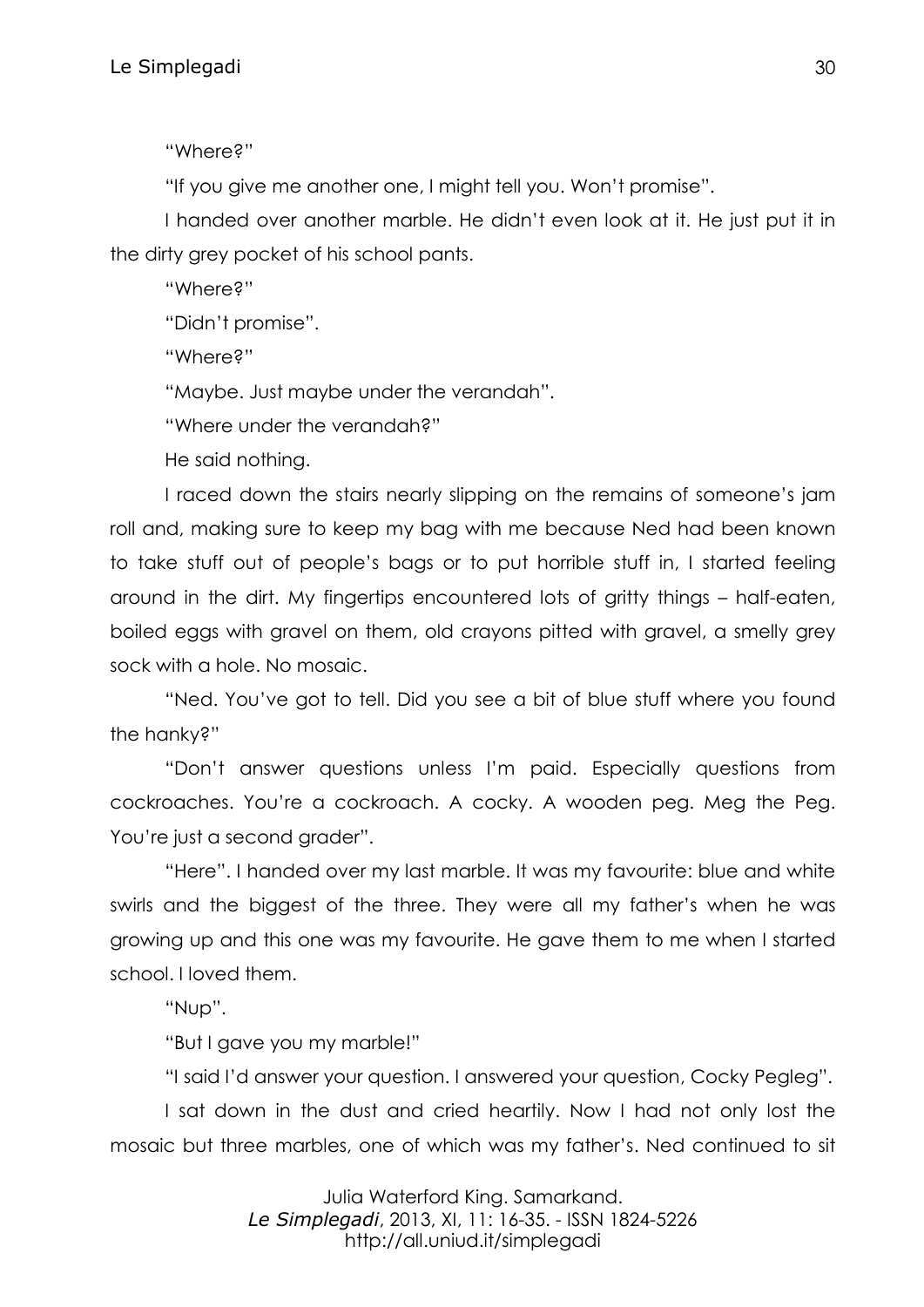Le Simplegadi 31

there looking out over the playing field and throwing stones at the birds. He was a good shot. He even hit a crow. It flew off squawking angrily. I finally got up, blew my nose on the dusty hanky, brushed myself off with tear-soaked hands, thereby spreading the grime I had accreted, picked up my school bag, and walked slowly towards the gate.

I was a few yards away when I felt a sting on my leg. It really hurt. I looked down. I thought I must have been stung by a bee but I saw a scratch on my muddy leg and a little blood oozing. I would need a Band-Aid when I got home. If I ever went home. I began to imagine how I could run away but couldn't work out how to do it. I knew Ned must have thrown a stone at me and hit his mark. I hated him. I heard him laugh. I was getting ready to go back and swing my school bag at him I was so mad. Then I heard him say, "Pegleg Meg can't even see what's right there!"

I put my bag down to pick up a handful of gravel to throw in his general direction but glimpsed something larger in the gravel. It must have been the stone Johno used. I picked it up so I could use it instead and saw that, despite the dirt covering it, it was the mosaic. There was a spot of blood on the corner where it had hit me. I started to cry again and forgot to throw any gravel at Ned. He said bad words to me all the way out the school gate.

My mother was shocked when she opened the door. I was a mess. "What happened darling?"

"Ned said bad things to me and I got dirty".

"He's a horrid little boy. I'm so sorry. He's a bully. But I heard his family's been having trouble so perhaps that's why he was a meanie. Let's get you into the bath and wash the school off you right now. I'll run the bath".

While she was making the green gargoyle spurt hot water, I ran to my room. I unwrapped the mosaic from of the handkerchief and slid them under the bedspread and sheets right at the bottom of my bed. I pulled off my grubby uniform and socks, dropped them on the polished floor, threw my hat on the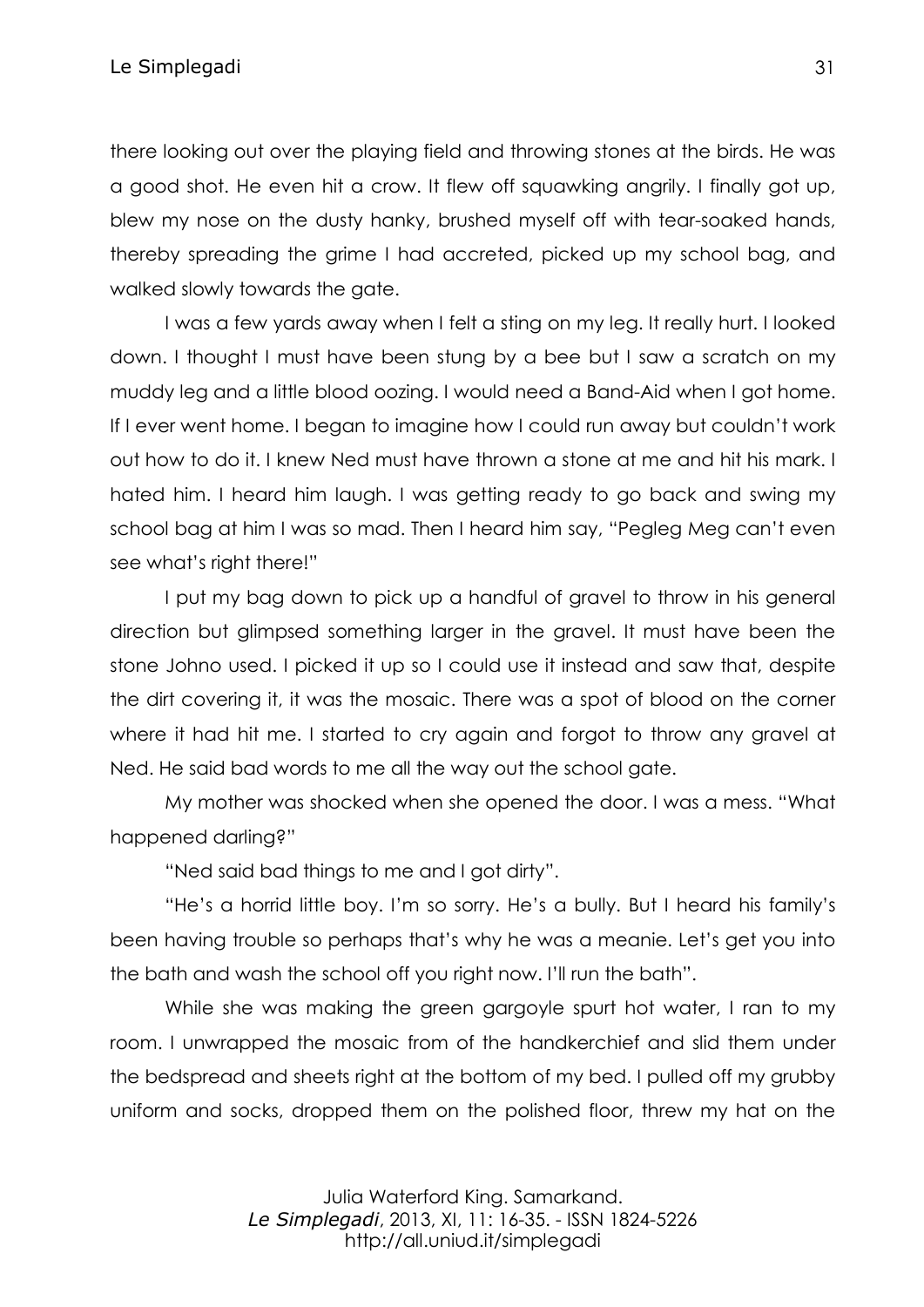dressing table that had been my mother's and went in to the bathroom in my white underpants.

"Sweetheart, you have a little cut".

"He threw – something – at me".

"He should be reported".

"NO!"

"Why? He should be reported to Mr. Dodds. Bad words are wrong but throwing things is dangerous". She took a green washcloth off the rail. My towel lived next to Nan's where Granddaddy's used to be, my mother said.

"Please Mummy. Don't tell Mr. Dodds. It was my fault sort of. I shouldn't have talked to Ned. If you tell Mr. Dodds, then Ned'll tell a big fib about me. He always tells fibs. Then Mr. Dodds will feel sorry for Ned because of his father and believe him and I'll get kept in".

We had a bath. I talked too much out of fear and relief. My mother listened endlessly, treating all my stories as important. This usually would have pleased me but in this case I knew that I was not telling her the most important story so I felt lonely and sadder and sadder. Finally, as she was washing my back with the green washcloth, I started to cry in earnest.

"Sweetheart, what's wrong?"

"Nothing".

"Meg, there's something!"

I thought quickly. "Ned really scared me and I got my uniform dirty but then I thought about him never seeing his family again and – ". I got no further.

Dinner was subdued. I wore my Band-Aid with pride and asked my mother if she could put one going the other way as well. Nan was silently angry with Ned. I could do no wrong in her eyes. My father wasn't home from work yet.

I didn't know how I was going to stay awake until everyone was in bed. I pretended to be asleep when my father tiptoed in, kissed my forehead, and touched the littlest short soft hair that grew near my temples. He sighed and left tiptoed out. Finally, everyone was in bed. I fell asleep before I heard my parents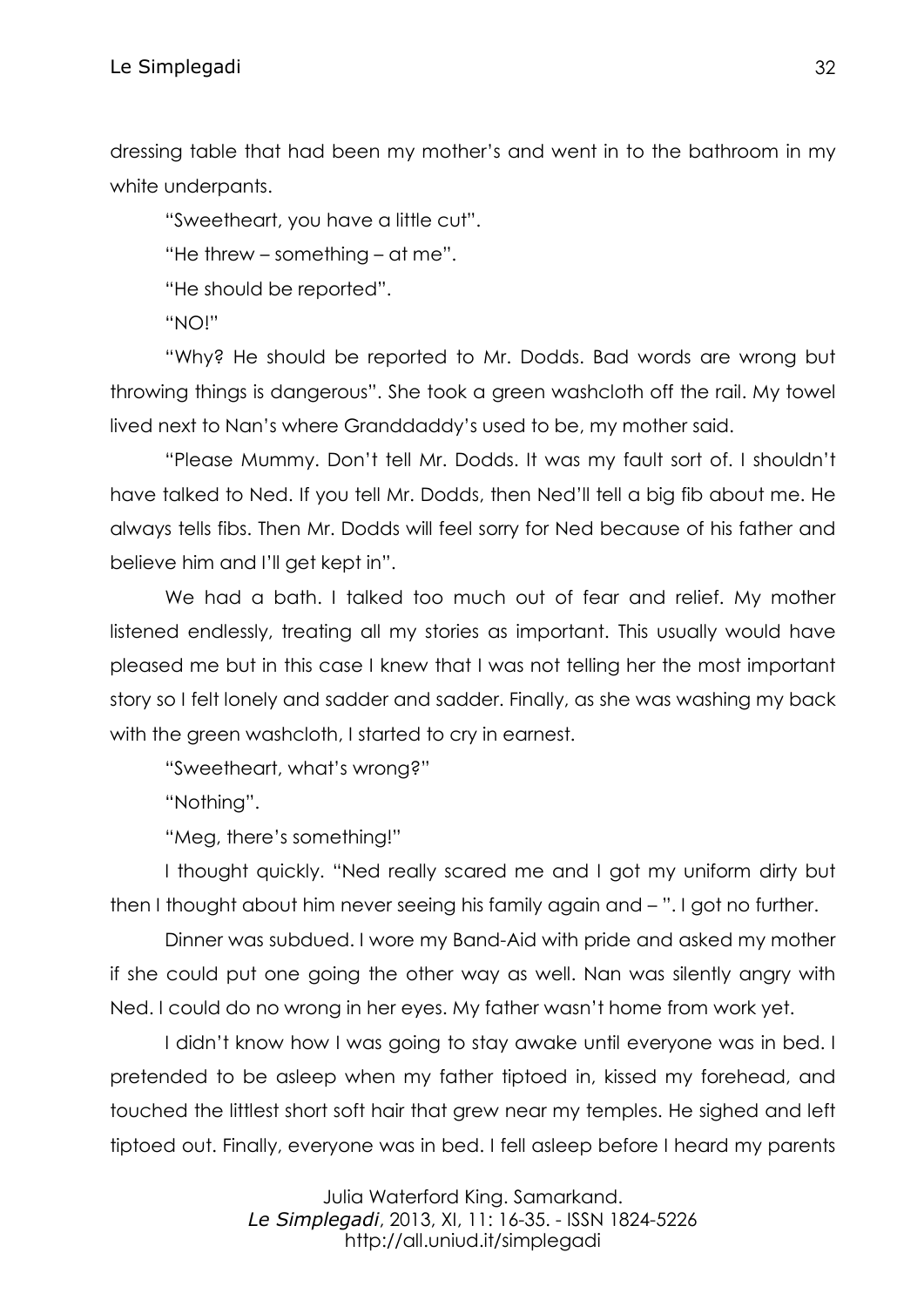stop talking. A clap of thunder woke me in the dark and soon it started to rain heavily. I was glad Granddaddy had put the black box in. I pulled the hanky and the piece of mosaic up from the bottom of the bed with my toes. I took the mosaic from between my toes. It was so dirty. I spat on the mosaic and kept wiping and wiping with the hanky. I couldn't see much in the dark except when the lightning flashed. After a lot of wiping, I decided it just had to be clean.

Under cover of the sound of the summer storm, I sneaked into the living room. I climbed up again, got the key, opened the cabinet, put the mosaic back, locked the cabinet, climbed up on the footstool, put the key back with the top turned left just the way it had been when I got it the night before, and got down again, heart pounding.

I was terrified about the mosaic. I couldn't remember if the side with the point went on the right or on the left. I hoped I had got the bit of blood off. I felt slightly sick and elated with fear of someone noticing. No-one did, although my father noticed with sadness that I had lost some of the marbles he had managed to keep for thirty years without losing them.

One day, when my mother was down at the clothes line and my grandmother was sewing, I checked to make sure the mosaic was there. It was. There was a tiny pink smudge on the side where it was unglazed. I knew it was my blood.

In later years, when we went for holidays at rentals houses and motels by the beach, we would drive slowly by 'Samarkand' once during our time away.

My grandfather had chosen a piece of land with a wide sweep of powdery white sand in front. Only a long stand of Norfolk pines and a small access road lay between the house and the beach and ocean.

The second owner changed the name of the house to 'Samersand' and put the metal name on the left of the front door instead of the right.

"The name doesn't make sense", my mother commented sadly. "If they had to change it, why didn't they at least make it 'Summersand'?"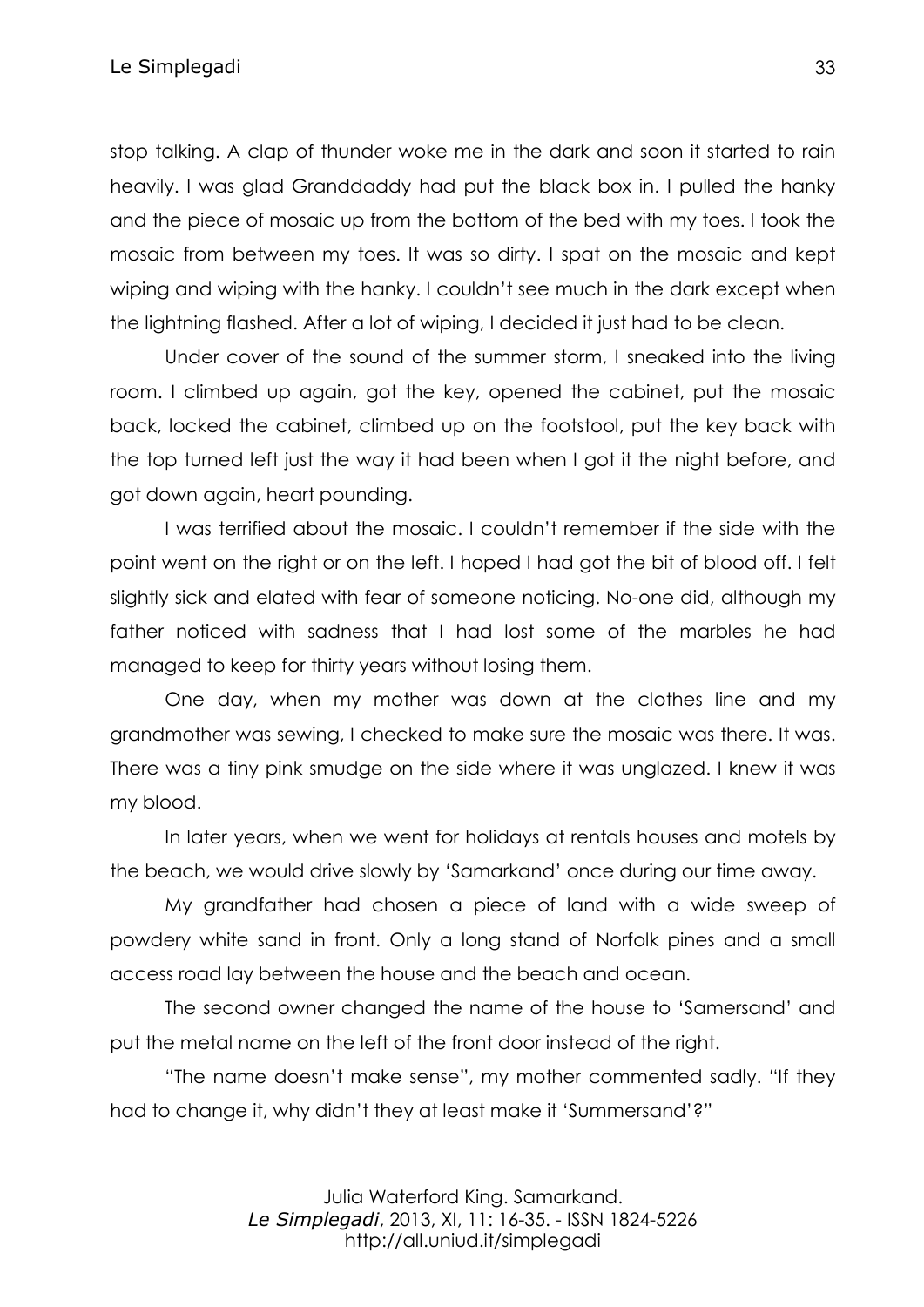"Your mother's father was quite stern but he was a good man. He was honest and fair. After he did well, he helped a lot of men start their own business", my father would tell me each time we drove slowly past the house where I had been conceived and had grown inside my mother. "We never knew that until the funeral and they came. It's a pity you didn't know him better. He wasn't easy on me but he loved you. I never saw him laugh the way he did with you. He'd let you do anything". We would stop at the corner just before the house so we could look at it discreetly.

"He built it with the best materials but wanted it modest. The wood's jarra. West Australian. Only used for furniture now. He insisted on copper pipes. He knew anything else would erode in the salt air. Do it well the first time and you don't have to do it twice. I did agree with him on that. Pity he sold it but he thought it wasn't used often enough".

We would drive on in silence.

'Samarkand' had survived the years well. My grandfather had not left his family of intellectuals, later murdered, and worked his way from Russia to the Black Sea through all the red points on that map in the window seat without knowing what endured and what did not.

Once, after Nan died, we wrote a letter to the owner of 'Samerkand' saying we'd like to buy it back if she ever sold. She wrote back and promised to tell us. Last time I drove by, alone, a forty-storey high rise was there. The view my grandfather had chosen, however, was unchangeable: an uninterrupted view of the Pacific, which, on a cloudless day, was midnight blue.

My mother kept the long pictures from above the piano, the mosaic with the smudge on the side, the matchbox, the blue sequins, one 'Midnight in Paris' bottle, and the seahorse in a Swiss chocolate box she and my father kept from a later trip. She kept lots of other things too.

They are mine now. I don't let people touch them.